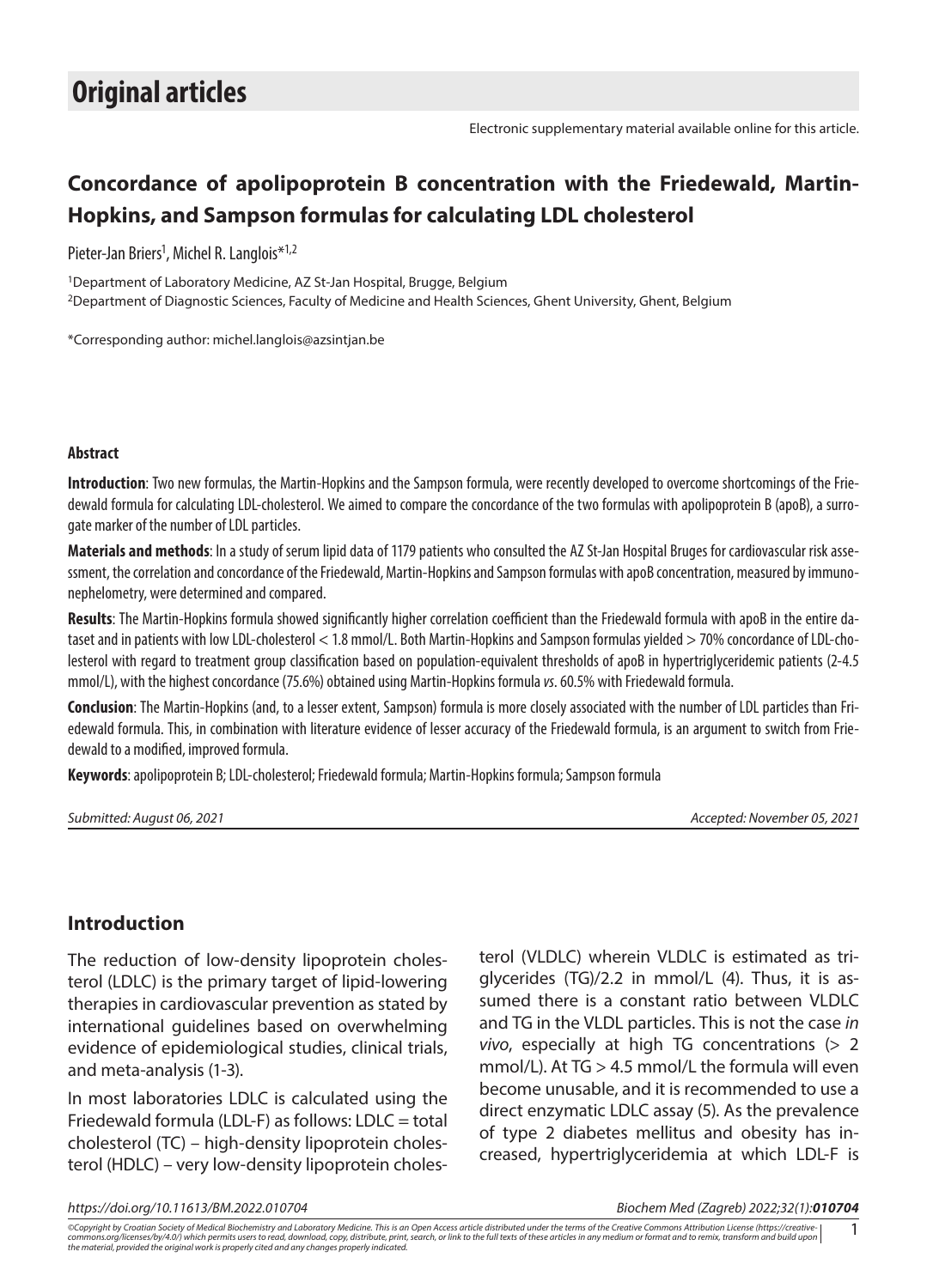less accurate is more common (approximately 25% of the general population has  $TG > 2$  mmol/L) (4). In addition, LDL-F estimates LDLC less accurately at low concentrations < 1.8 mmol/L (6). This shortcoming was not a major problem when the formula was drafted in the 1970s, but has become more important as updated guidelines recommend that LDLC concentrations < 1.8 mmol/L and < 1.4 mmol/L should be pursued for high- and very high-risk patients, respectively (1,4). Furthermore, low LDLC concentrations have become more prevalent after the introduction of new lipid-lowering therapies such as more potent statins (with or without ezetimibe) and especially the PCSK9 inhibitors (1). In response to these imperfections of the Friedewald formula, several alternative formulas were developed to improve LDLC estimation (7–11). Two recent examples are the Martin-Hopkins (LDL-MH) and the Sampson (LDL-S) formulas.

The LDL-MH formula, developed by Dr. Martin at Johns Hopkins University (USA), is based on LDL-F, and replaces the fixed TG/VLDLC factor 2.2 with a variable factor to estimate VLDLC. This factor is obtained from a 180-cell table in which the factor depends on the non-HDLC value and the TG value of the patient. LDL-MH has better concordance with respect to direct LDLC quantification and the ultracentrifugation reference method (beta-quantification) than LDL-F, especially at low LDLC  $<$  1.8 mmol/L (6,12).

The LDL-S formula was set up by constructing a bivariate quadratic equation that estimates VLDLC (10). Subsequently, on the basis of beta-quantification LDLC values, an equation was drawn up in which the obtained VLDLC term (displayed between parentheses) was used:

LDLC = 
$$
\frac{TC}{0.948} - \frac{HDLC}{0.974} -
$$
  

$$
(\frac{TG}{8.56} + \frac{TG \times non-HDLC}{2140} - \frac{TG^2}{16,100}) - 9.44
$$

Sampson *et al.* reported that LDL-S estimates LDLC more accurately than LDL-F and LDL-MH in patients with hypertriglyceridemia. In addition, LDL-S is more accurate than LDL-F at low LDLC concentrations. In patients with normolipidemia, results were similar to those obtained with LDL-F and LDL-MH (10).

The novel formulas have been validated in studies by comparison with LDLC measured either directly or with the ultracentrifugation reference method (beta-quantification). While LDLC is a measurement of the cholesterol content in LDL particles, this does not reflect the number of atherogenic LDL particles in the circulation. In this study, we evaluated the relationship of the three aforementioned formulas with apolipoprotein B (apoB) concentration, used as a surrogate marker of the number of LDL particles (4). Because apoB and LDLC tests do not quantify the same measurand, the discordance of test results is inevitable, especially in people with predominant small cholesterol-depleted LDL particles such as in those with hypertriglyceridemia, diabetes, obesity, and metabolic syndrome (13). In these people, LDLC (estimated using LDL-F in most studies) does not always accurately predicts the risk of atherosclerotic cardiovascular disease (13,14). Guidelines recommend using apoB as an alternative treatment target and for risk assessment in these people (1). The aim of this study is to evaluate whether novel formulas to calculate LDLC may reduce discordance with apoB.

## **Materials and methods**

### **Subjects**

The study investigated lipid data of patients for which serum TC, TG, HDLC, LDLC, and apoB tests were requested in the AZ St.-Jan hospital Bruges, excluding patients with TG > 4.5 mmol/L. In total, data of 1179 fasting serum samples were included in the study and anonymized. The mean age of the population was 56 years (range: 37-72), 52% of  $\frac{TC}{0.948} - \frac{HDLC}{0.974} - \frac{1}{2}$  the population was 56 years (range: 37-72), 52% of drawn in the phlebotomy unit of the hospital and represent a heterogeneous group of outpatients with and without dyslipidemia. The ethics committee of the AZ St.-Jan hospital Bruges approves research on residual material and anonymized data.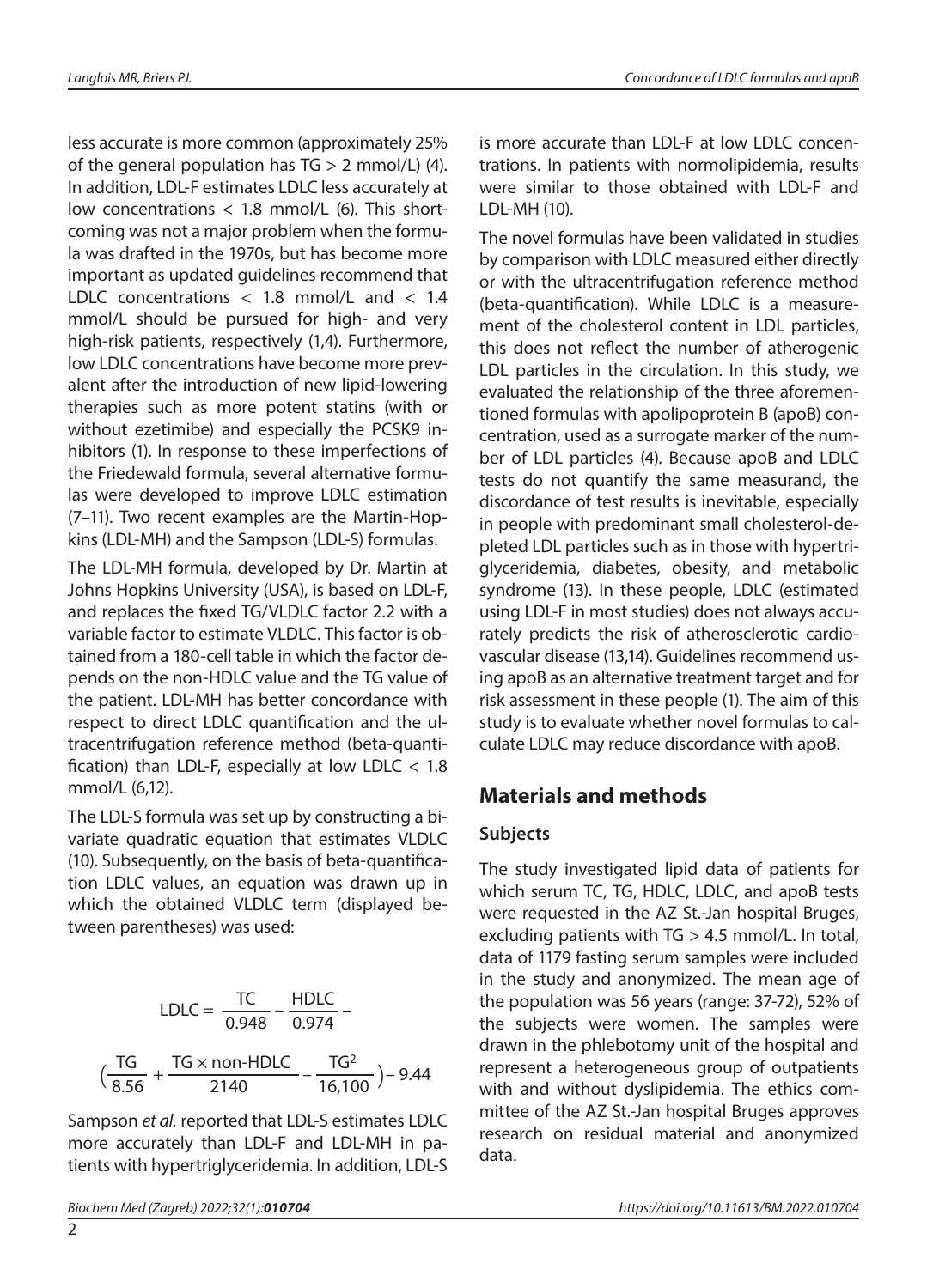#### **Methods**

On a Cobas 8000 analyser from Roche Diagnostics (Mannheim, Germany) TC, TG, and HDLC were quantified. Total cholesterol was quantified with an enzymatic colorimetric assay using cholesterol esterase and cholesterol oxidase. High-density lipoprotein cholesterol was determined with a direct enzymatic colorimetric assay in which non-HDL lipoproteins are combined with polyanions and detergents forming a water-soluble complex which is blocked from subsequent enzymatic reactions. The glycerol fraction of TG was quantified enzymatically after free glycerol blanking. ApoB was assayed by immunonephelometry on a BN-Prospec instrument from Siemens (Munich, Germany). LDL-F was automatically calculated and reported by the laboratory informatics system MO-LIS version 4.41 from CompuGroup Medical (Koblenz, Germany). LDL-MH and LDL-S were calculated using Excel (Microsoft, Redmont, USA). Non-HDLC was calculated as TC – HDLC to enable LDL-MH and LDL-S calculations. Characteristics of the dataset are displayed in Table 1.

#### **Concordance/discordance analysis**

For concordance analysis, we used treatment thresholds (therapeutic goals) to stratify the data. The thresholds recommended by the European Society of Cardiology and European Atherosclerosis Society (ESC/EAS) 2019 guidelines were used

for LDLC:  $<$  1.4 mmol/L (very high risk),  $<$  1.8 mmol/L (high risk), < 2.6 mmol/L (moderate risk) and < 3.0 mmol/L (low risk) (1). This guideline also proposes treatment goals for apoB as an alternative target:  $<$  0.65 g/L (very high risk),  $<$  0.80 g/L (high risk) and < 1.00 g/L (moderate risk) (1). For people at low risk, no apoB treatment goal is recommended by the ESC/EAS guideline. Therefore, the threshold of 1.20 g/L for elevated apoB was used in this risk category (15).

To test the hypothesis that ESC/EAS-recommended apoB thresholds may not correspond to the population percentiles equivalent to LDLC, the concordance analysis was repeated with the same dataset using population-equivalent percentiles of apoB linked to the different risk groups. ApoB was matched to LDLC percentiles reported from the National Health and Nutrition Examination Survey (NHANES) population database (16,17). Low-density lipoprotein cholesterol thresholds of 1.4, 1.8, 2.6, and 3.0 mmol/L corresponded to the 3rd, 7th, 33rd, and 52nd percentile, respectively, in NHANES (16). The corresponding apoB concentrations in the same population percentiles were 0.50 g/L (3rd percentile), 0.60 g/L (7th percentile), 0.80 g/L (33rd percentile), and 0.90 g/L (52nd percentile) after rounding to the nearest 0.05 g/L (16). These values were used as population-equivalent apoB thresholds in the concordance analysis [\(Sup](https://www.biochemia-medica.com/assets/images/upload/Clanci/31/Supplementary_files/32_1/BM32_1_010704_Supplementary_material.pdf)[plementary material, Table 1](https://www.biochemia-medica.com/assets/images/upload/Clanci/31/Supplementary_files/32_1/BM32_1_010704_Supplementary_material.pdf)).

|                   | <b>Median</b> | 95% CI for the median | <b>IQR</b>    | $2.5 - 97.5 P$ |
|-------------------|---------------|-----------------------|---------------|----------------|
| TC (mmol/L)       | 5.3           | $5.2 - 5.3$           | $4.6 - 6.0$   | $3.1 - 7.4$    |
| TG (mmol/L)       | 1.1           | $1.0 - 1.1$           | $0.8 - 1.7$   | $0.5 - 3.4$    |
| HDLC (mmol/L)     | 1.5           | $1.5 - 1.6$           | $1.2 - 1.9$   | $0.7 - 2.6$    |
| Non-HDLC (mmol/L) | 3.7           | $3.6 - 3.8$           | $3.0 - 4.4$   | $1.8 - 5.7$    |
| LDL-F (mmol/L)    | 3.1           | $3.0 - 3.1$           | $2.4 - 3.8$   | $1.3 - 5.1$    |
| LDL-S (mmol/L)    | 3.1           | $3.1 - 3.2$           | $2.5 - 3.8$   | $1.3 - 5.2$    |
| LDL-MH (mmol/L)   | 3.1           | $3.0 - 3.2$           | $2.5 - 3.8$   | $1.3 - 5.1$    |
| ApoB $(q/L)$      | 0.93          | $0.91 - 0.94$         | $0.77 - 1.10$ | $0.50 - 1.44$  |

**Table 1.** Characteristics of the study dataset

CI – confidence interval. IQR – interquartile range. P – population percentile. TC – total cholesterol. TG – triglycerides. HDLC – high-density lipoprotein cholesterol. LDL – low-density lipoprotein cholesterol. LDL-F – LDL calculated using the Friedewald formula. LDL-S – LDL calculated using Sampson formula. LDL-MH – LDL calculated using Martin-Hopkins formula. ApoB – apolipoprotein B.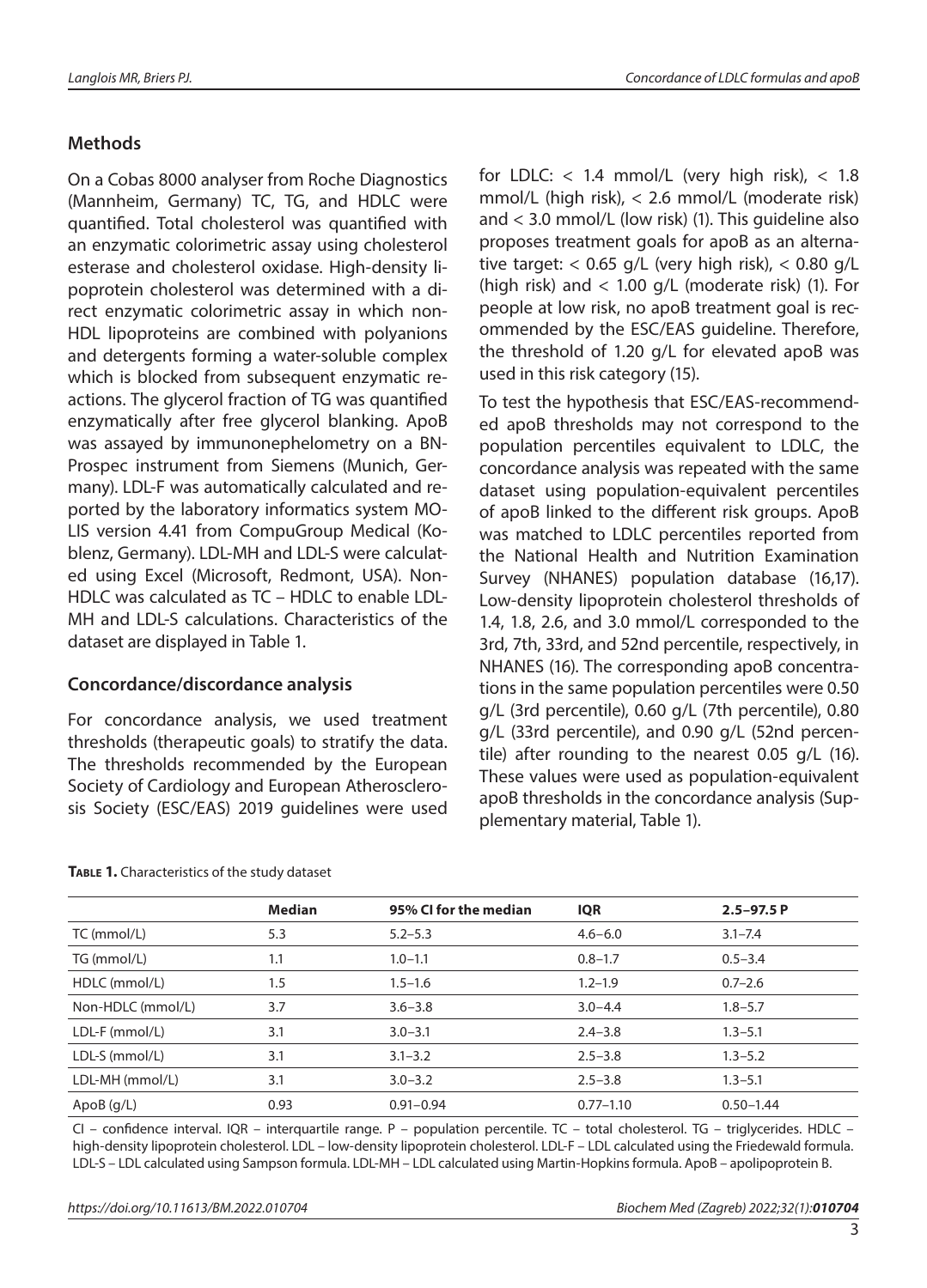### **Statistical analysis**

The normality of the data was tested with the Shapiro-Wilk test. Spearman correlation coefficients were used to study the relationship between apoB and LDLC calculated with the three aforementioned formulas. The correlation coefficients were compared with each other with a z-test on Fisher z-transformed correlation coefficients. Correlations were investigated in the entire dataset, a subgroup with low LDL- $F < 1.8$  mmol/L, and a subgroup with TG 2.0–4.5 mmol/L. The LDL-F threshold of 1.8 mmol/L corresponds to the high-risk treatment target for LDLC and approximately the 2.5th percentile of general populations (4,14). The hypertriglyceridemia subgroup was defined according to the EAS-recommended TG threshold of 2 mmol/L (18). The number of concordant and discordant LDLC results relative to the apoB concentration was statistically compared using the chisquare test and Kappa statistics for agreement. To compare the different LDLC formulas with each other, Passing-Bablok (PB) regression was used. Median LDLC values were compared using the

Kruskal-Wallis test. When a significant difference was detected, the test was combined with a *posthoc* Conover analysis for pairwise comparison between the formulas. Two-tailed P-values less than 0.05 were considered statistically significant. The statistical analyses were performed using MedCalc software version 17.6 (Ostend, Belgium).

### **Results**

#### **Correlation between apoB and LDLC formulas**

Normally distributed were LDL-F and LDL-S and LDL-MH was not. Spearman correlation coefficients between apoB and LDL-F, LDL-S and LDL-MH are shown in Table 2. The correlation coefficient between LDL-MH and apoB is significantly higher than the correlation coefficient between LDL-F and apoB ( $P = 0.001$ ). The correlation coefficient of LDL-S with apoB is not significantly different from the correlation coefficient between LDL-F and apoB  $(P = 0.087)$ .

**Table 2.** Spearman correlation coefficients between apoB concentration and the different LDLC formulas in the entire data set, the subgroup with LDLC  $< 1.8$  mmol/L, and the subgroup with  $TG > 2$  mmol/L

|                                | apoB                                    |         |
|--------------------------------|-----------------------------------------|---------|
|                                | <b>Correlation coefficient (95% CI)</b> | P       |
| Entire dataset ( $N = 1179$ )  |                                         |         |
| LDL-F                          | $0.85(0.83 - 0.86)$                     | < 0.001 |
| LDL-S                          | $0.86(0.85 - 0.88)$                     | < 0.001 |
| LDL-MH                         | $0.89(0.87 - 0.90)$                     | < 0.001 |
| $LDL-F < 1.8$ mmol/L (N = 115) |                                         |         |
| LDL-F                          | $0.41(0.24 - 0.55)$                     | < 0.001 |
| LDL-S                          | $0.60(0.47 - 0.71)$                     | < 0.001 |
| LDL-MH                         | $0.67(0.56 - 0.76)$                     | < 0.001 |
| $TG > 2$ mmol/L (N = 238)      |                                         |         |
| LDL-F                          | $0.86(0.82 - 0.89)$                     | < 0.001 |
| LDL-S                          | $0.86(0.82 - 0.89)$                     | < 0.001 |
| LDL-MH                         | $0.87(0.85 - 0.90)$                     | < 0.001 |

CI – confidence interval. ApoB – apolipoprotein B. LDL – low-density lipoprotein cholesterol. LDL-F – LDL calculated using the Friedewald formula. LDL-S – LDL calculated using Sampson formula. LDL-MH – LDL calculated using Martin-Hopkins formula. TG – triglycerides.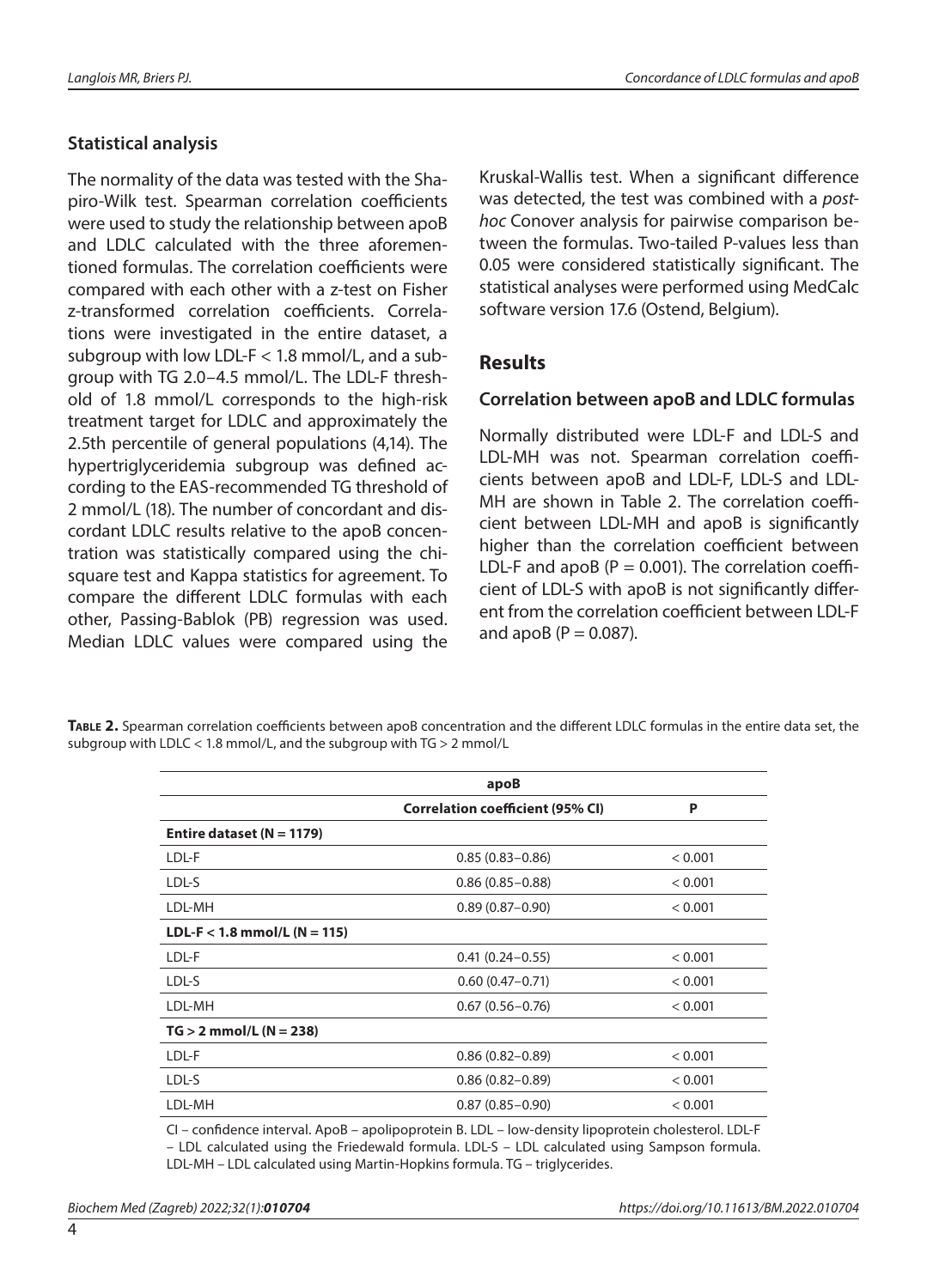In the subgroup with LDL- $F < 1.8$  mmol/L, the correlation coefficients are notably lower than in the entire dataset. As in the entire dataset, LDL-MH has a significantly higher correlation coefficient with apoB than LDL-F has  $(P = 0.004)$ . Again, there is no significant difference between LDL-S and LDL-F with regard to their correlation coefficient with  $apoB (P = 0.504)$ .

In the subgroup with  $TG > 2$  mmol/L, no significant differences in correlation coefficient with apoB were observed between the three formulas.

#### **Concordance analysis based on ESC/EAS thresholds**

Concordance/discordance analysis based on ESC/ EAS-recommended apoB thresholds showed low concordance between apoB and LDL-F, LDL-S or LDL-MH: < 30% (Figure 1). Strikingly, LDL-F, LDL-S, and LDL-MH systematically classify results in a higher risk category than the risk group based on apoB thresholds (Figure 1 and [Supplementary material,](https://www.biochemia-medica.com/assets/images/upload/Clanci/31/Supplementary_files/32_1/BM32_1_010704_Supplementary_material.pdf)  [Table 2](https://www.biochemia-medica.com/assets/images/upload/Clanci/31/Supplementary_files/32_1/BM32_1_010704_Supplementary_material.pdf)). This leads to high percentages of high discordant LDLC results. For example, 67.9% of LDL-F results, among which 23.8% are classified more than 1 risk category too high, are discordantly higher than those based on apoB thresholds of the ESC/ EAS guideline. No significant differences were observed in concordant LDLC results between the different formulas [\(Supplementary material, Table 3\).](https://www.biochemia-medica.com/assets/images/upload/Clanci/31/Supplementary_files/32_1/BM32_1_010704_Supplementary_material.pdf)

### **Concordance analysis based on population-equivalent apoB percentiles**

Concordance analysis using population-equivalent percentiles as apoB thresholds shows a concordance of 65-70% for LDL-F, LDL-S, and LDL-MH (Figure 2 and [Supplementary material, Table 4](https://www.biochemia-medica.com/assets/images/upload/Clanci/31/Supplementary_files/32_1/BM32_1_010704_Supplementary_material.pdf)). This analysis yielded less high discordant results than those based on ESC/EAS-recommended apoB thresholds (Figure 1). LDL-MH shows a significantly higher number of concordant results than LDL-F ( $P = 0.008$ ). No significant differences in concordance were found between the LDL-F and LDL-S formulas and between the LDL-MH and LDL-S formulas ([Supplementary material, Table 3](https://www.biochemia-medica.com/assets/images/upload/Clanci/31/Supplementary_files/32_1/BM32_1_010704_Supplementary_material.pdf)). Kappa values (95% confidence interval) of agreement were 0.64 (0.61-0.67) for LDL-F, 0.67 (0.64-0.70) for LDLS, and 0.71 (0.68-0.74) for LDL-MH.

In the subgroup with  $TG > 2$  mmol/L, apoB has > 70% concordance with LDL-MH or LDL-S and



**FIGURE 1.** Percentages of LDLC results that were concordant, high discordant, low discordant, major high discordant, major low discordant and divergent from the apoB treatment thresholds in the concordance analysis based on ESC/EAS-recommended risk thresholds for apoB and LDLC. Discordant means that LDLC classifies the results 1 category too high or too low, and major discordant means that LDLC classifies the results more than 1 category too high or too low, compared to apoB. Divergent values are misclassified more than 2 risk categories. ESC/EAS – European Society of Cardiology and European Atherosclerosis Society. LDL – low-density lipoprotein cholesterol. LDL-MH – LDL calculated using Martin-Hopkins formula. LDL-S – LDL calculated using Sampson formula. LDL-F – LDL calculated using the Friedewald formula. ApoB – apolipoprotein B.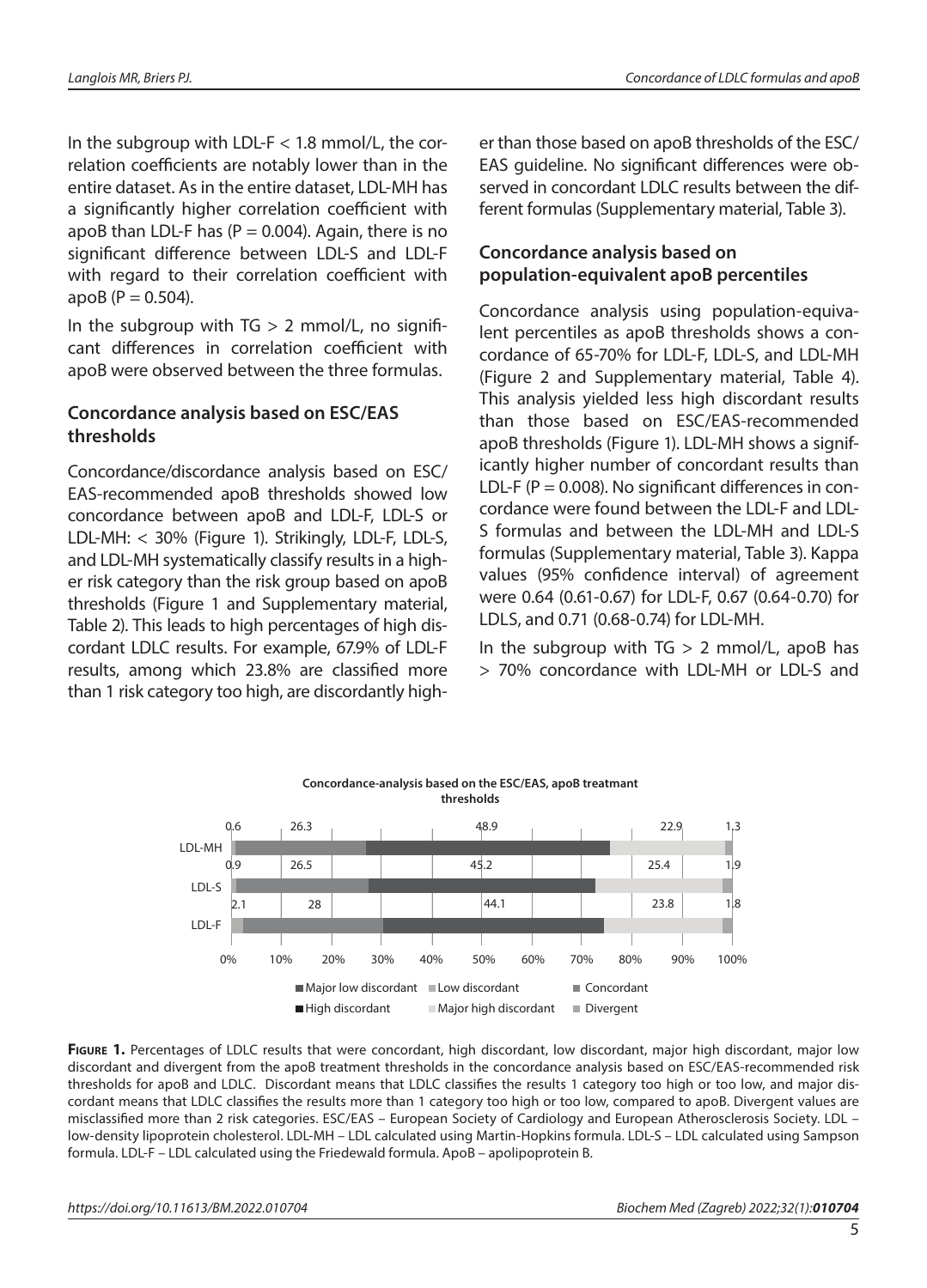60.5% with LDL-F (Figure 3 and [Supplementary](https://www.biochemia-medica.com/assets/images/upload/Clanci/31/Supplementary_files/32_1/BM32_1_010704_Supplementary_material.pdf)  [material, Table 5](https://www.biochemia-medica.com/assets/images/upload/Clanci/31/Supplementary_files/32_1/BM32_1_010704_Supplementary_material.pdf)). The number of concordant results for LDL-MH was significantly higher than for LDL-F ( $P = 0.001$ ). In contrast to the entire dataset, in the hypertriglyceridemic subgroup LDL-S also yields significantly more concordant results than

LDL-F ( $P = 0.027$ ) (Supplementary material, Table [3\)](https://www.biochemia-medica.com/assets/images/upload/Clanci/31/Supplementary_files/32_1/BM32_1_010704_Supplementary_material.pdf). Kappa values (95% confidence interval) of agreement were 0.46 (0.37-0.54) for LDL-F, 0.57 (0.49-0.66) for LDL-S, and 0.65 (0.56-0.73) for LDL-MH in this subgroup.



Figure 2. Percentages of LDLC results that were concordant, high discordant, low discordant, major high discordant, major low discordant and divergent from the population percentile-equivalent apoB thresholds. Discordant means that LDLC classifies the results 1 category too high or too low, and major discordant means that LDLC classifies the results more than 1 category too high or too low, compared to apoB. Divergent values are misclassified more than 2 categories. ApoB – apolipoprotein B. LDL – low-density lipoprotein cholesterol. LDL-MH – LDL calculated using Martin-Hopkins formula. LDL-S – LDL calculated using Sampson formula. LDL-F – LDL calculated using the Friedewald formula.



FIGURE 3. Percentages of LDLC results that were concordant, high discordant, low discordant, major high discordant, major low discordant and divergent from the population percentile-equivalent apoB thresholds in the concordance/discordance analysis of data in hypertriglyceridemic samples only (TG > 2 mmol/L). Discordant means that LDLC classifies the results 1 category too high or too low, and major discordant means that LDLC classifies the results more than 1 category too high or too low, compared to apoB. Divergent values are misclassified more than 2 categories. ApoB – apolipoprotein B. LDL – low-density lipoprotein cholesterol. LDL-MH – LDL calculated using Martin-Hopkins formula. LDL-S – LDL calculated using Sampson formula. LDL-F – LDL calculated using the Friedewald formula.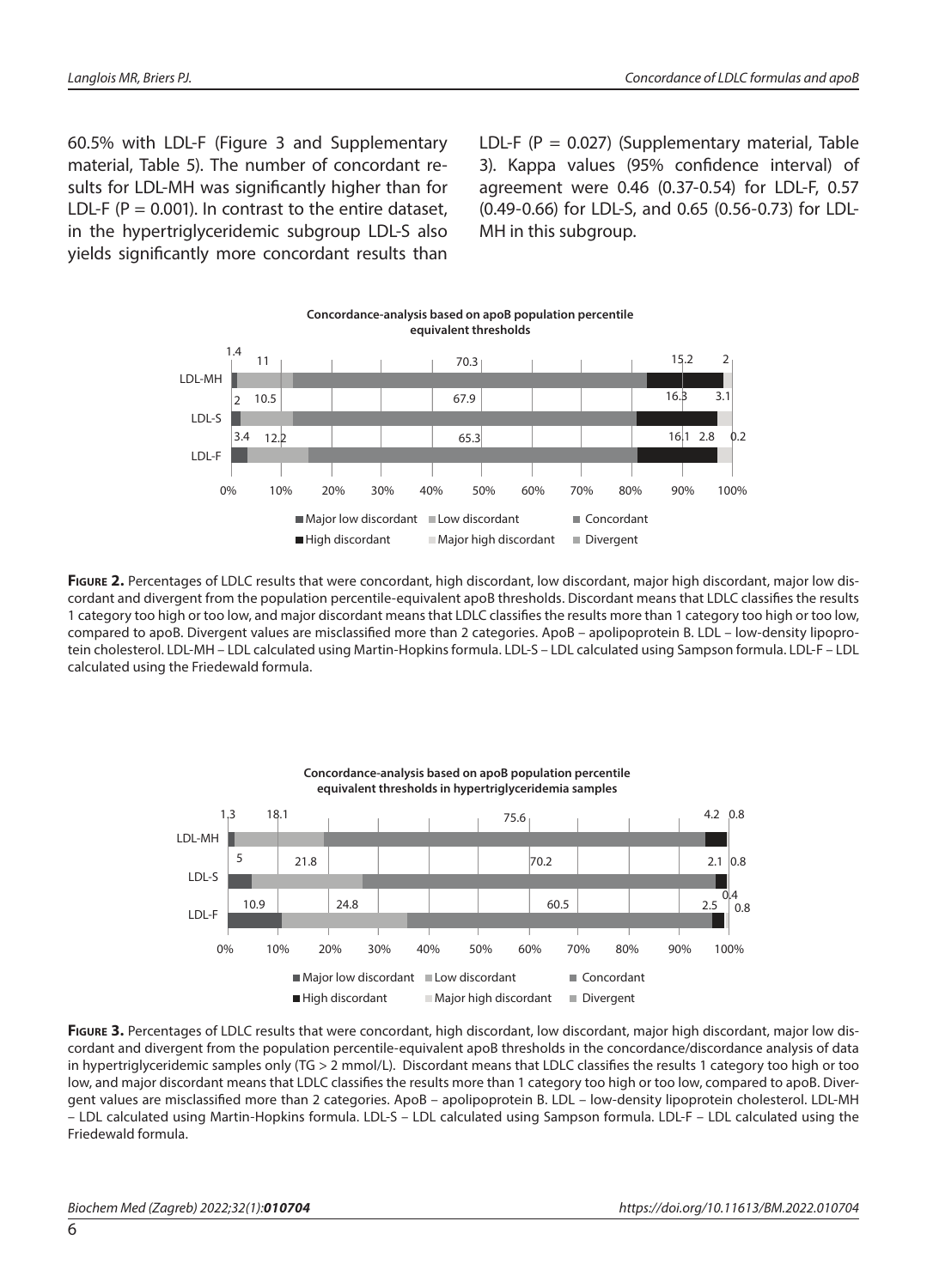#### **Comparison between the LDLC formulas**

Passing-Bablok regressions showed no significant differences between the different formulas in the entire dataset and in the subgroup with LDLC < 1.8 mmol/L (Table 3), with the exception of a small proportional difference of 1.7% between LDL-F and LDL-S and a small systematic difference between LDL-S and LDL-MH in the entire dataset. No significant differences in median LDLC concentrations were observed between the formulas at low LDLC (< 1.8 mmol/L) as well as full LDLC concentration range.

In the subgroup with  $TG > 2.0$  mmol/L, the formulas are no longer interchangeable. Here, LDL-MH and LDL-S show a significant systematic difference of  $+$  0.5 mmol/L and  $+$  0.3 mmol/L, respectively, compared to LDL-F (Table 3). Furthermore, PB regression shows a significant proportional difference of 8.8% between LDL-F and LDL-MH, 5.3% between LDL-F and LDL-S, and 3.7% between LDL-MH and LDL-S. Finally, there is also a significant difference in median LDLC concentration between LDL-F (3.0 mmol/L) and LDL-MH (3.3 mmol/L) in hypertriglyceridemic samples ( $P = 0.012$ ).

**Table 3.** Passing-Bablok regressions between the different LDLC formulas for the complete dataset and the subgroups with low LDLC and hypertriglyceridemia

|                                | <b>PB</b> regression           | slope        | intercept          | R     | P       |  |  |  |
|--------------------------------|--------------------------------|--------------|--------------------|-------|---------|--|--|--|
|                                | 95% CI                         |              |                    |       |         |  |  |  |
| Entire dataset ( $N = 1179$ )  |                                |              |                    |       |         |  |  |  |
| LDL-F vs. LDL-MH               | $LDL-F = 1.00LDL-MH - 0.03$    | 1.00 to 1.00 | $0.03$ to $0.03$   | 0.987 | < 0.001 |  |  |  |
| LDL-F vs. LDL-S                | $LDL-F = 0.98 LDL-S - 0$       | 0.98 to 0.99 | $-0.02$ to $0.01$  | 0.998 | < 0.001 |  |  |  |
| LDL-S vs. LDL-MH               | $LDL-S = 1.03 LDL-MH - 0.03$   | 1.03 to 1.03 | $-0.04$ to $-0.02$ | 0.995 | < 0.001 |  |  |  |
| $LDL-F < 1.8$ mmol/L (N = 115) |                                |              |                    |       |         |  |  |  |
| LDL-F vs. LDL-MH               | $LDL-F = 0.95 LDL-MH + 0.05$   | 0.88 to 1.00 | $-0.03$ to 0.17    | 0.768 | < 0.001 |  |  |  |
| LDL-F vs. LDL-S                | $LDL-F = 1.00LDL-S - 0.03$     | 0.92 to 1.00 | $-0.03$ to $0.10$  | 0.906 | < 0.001 |  |  |  |
| LDL-S vs. LDL-MH               | $LDL-S = 1.00$ $LDL-MH + 0$    | 0.96 to 1.00 | 0.00 to 0.06       | 0.946 | < 0.001 |  |  |  |
| $TG > 2.0$ mmol/L (N = 238)    |                                |              |                    |       |         |  |  |  |
| LDL-F vs. LDL-MH               | $LDL-F = 1.09$ $LDL-MH - 0.54$ | 1.07 to 1.10 | $-0.60$ to $-0.49$ | 0.983 | < 0.001 |  |  |  |
| LDL-F vs. LDL-S                | $LDL-F = 1.05LDL-S - 0.34$     | 1.05 to 1.06 | $-0.37$ to $-0.32$ | 0.999 | < 0.001 |  |  |  |
| LDL-S vs. LDL-MH               | $LDL-S = 1.04$ $LDL-MH - 0.21$ | 1.03 to 1.05 | $-0.24$ to $-0.18$ | 0.992 | < 0.001 |  |  |  |

CI – confidence interval. LDL – low-density lipoprotein cholesterol. LDL-F – LDL calculated using the Friedewald formula. LDL-S – LDL calculated using Sampson formula. LDL-MH – LDL calculated using Martin-Hopkins formula. TG – triglycerides. PB – Passing-Bablok.

## **Discussion**

In this study of lipid data from outpatients attending the hospital for cardiovascular risk assessment, we found that the choice of the formula used to calculate LDLC may influence the concordance of LDLC- with apoB-based risk group classification. However, this concordance is largely dependent on whether guideline-recommended or population percentile-equivalent apoB thresholds are used.

Concordance/discordance analysis of treatment group classification based on thresholds of the ESC/EAS guidelines showed very low concordance of apoB (< 30%) with LDL-F, LDL-MH, and LDL-S. LDLC calculated with all formulas classified  $\geq 50\%$ of patients in a higher risk category than would be obtained based on apoB thresholds. This implies that, in more than half of the patients, lipid-lower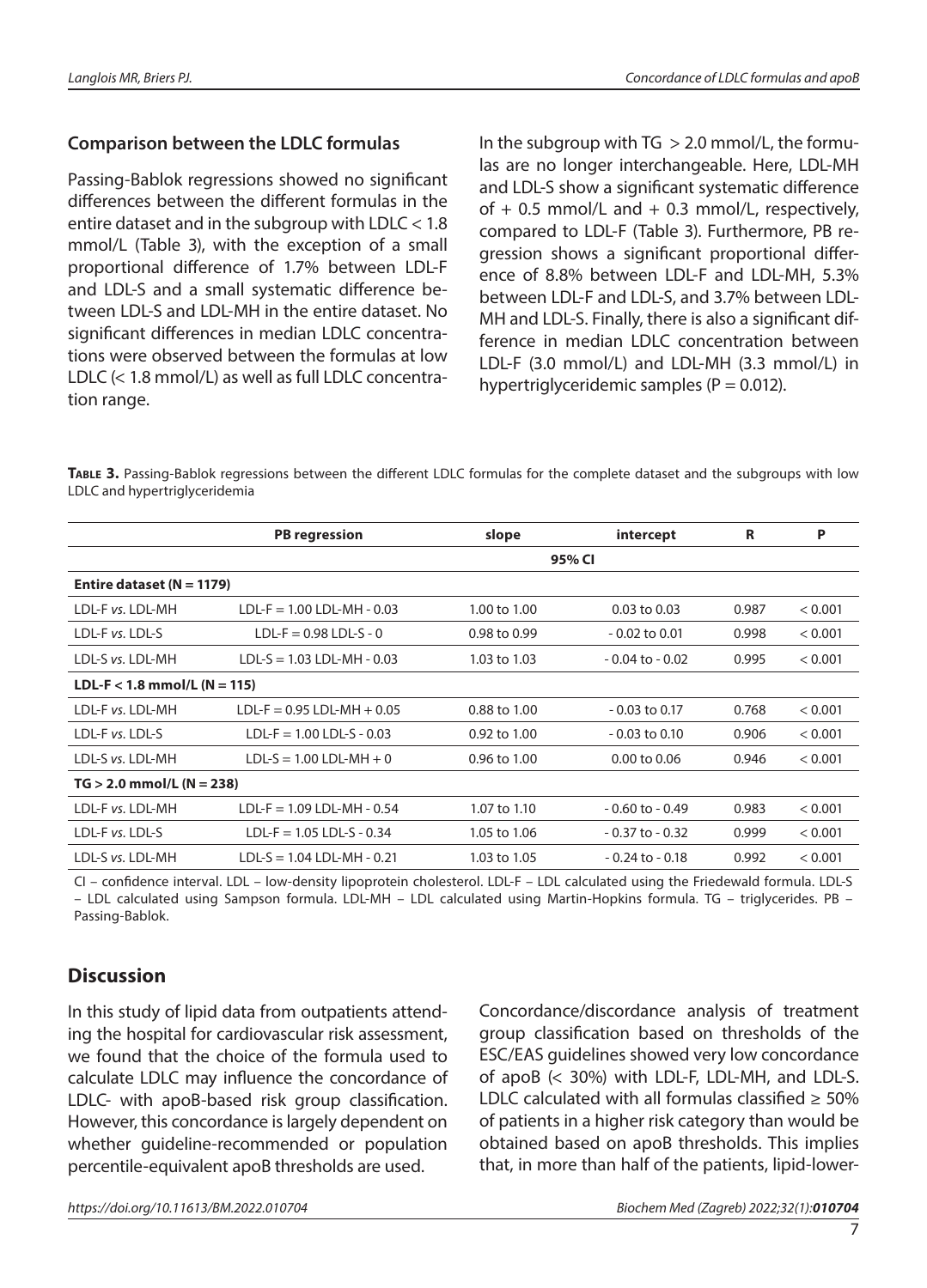ing treatment would be initiated or intensified based on LDLC while deemed unnecessary based on apoB.

Concordances of the three LDLC formulas improved (65-70%) using population percentileequivalent apoB thresholds and, as a consequence, the numbers of high discordant LDLC results were drastically reduced. This observation supports the proposal that using apoB thresholds based on population percentiles equivalent to LDLC would better match the LDLC treatment goals than the current ESC/EAS-recommended apoB thresholds (19). The current apoB thresholds are arbitrary and not well established as LDLC thresholds with regard to their clinical performance (risk stratification) in randomized trials and meta-analyses (20–22). They may need to be adjusted to reflect the same risk as in the eponymous LDLC-based treatment group (19). For example, the ESC/EAS-recommended high risk target of apoB (0.80 g/L) corresponds to approximately the 25th-30th population percentile while the risk group-equivalent LDLC threshold (1.8 mmol/L) lies between the 2nd and 8th percentile of populations (4,14,16). Indeed, it has been demonstrated that after meeting the high risk LDLC target, the clinical utility of apoB as a secondary target in addition to LDL-MH was limited when the ESC/EAS threshold value was used (23,24). The thresholds are ideally chosen in a prospective clinical performance study evaluating which values most accurately classify patients within the appropriate risk category (25). The population percentile-equivalent thresholds used in this study are from a U.S. general population survey (16) and were used for illustrative purpose only.

In hypertriglyceridemic samples, the percentage concordant results for LDL-F (60.5%) compared to population percentile-equivalent apoB thresholds were significantly lower than with the other two formulas (> 70%). In addition, in the hypertriglyceridemic subgroup, the three formulas yield lower discordant LDLC results and less high discordant LDLC results than in the entire dataset. This is most pronounced for LDL-F which underestimates the risk of 36% of patients compared to apoB-based classification, while LDL-MH underestimates < 20%

of risk categories. This observation confirms that the Friedewald formula estimates LDLC less accurately than LDL-S and LDL-MH compared to ultracentrifugation-LDLC (beta-quantification) at high TG concentrations (10,12). In this case, the VLDL particles will contain relatively more TG and the fixed TG/VLDLC ratio of 2.2 used in LDL-F will not sufficiently correct for the increased TG concentration, leading to underestimation of LDLC (13).

Especially in the subgroup with LDLC  $<$  1.8 mmol/L, the correlation coefficient between LDL-F and apoB is lowest. This may be explained by a lesser accuracy of LDL-F using the fixed VLDLC term at a low LDLC concentration range, in which VLDLC represents a relatively larger fraction of the total serum cholesterol (6,10,12,24). In contrast, LDL-MH using the adjustable VLDLC term shows a significantly higher correlation coefficient with apoB in the subgroup with LDLC < 1.8 mmol/L and in the entire dataset, compared to LDL-F.

Like the concordance-analysis, PB regression analysis between the formulas suggests that LDL-F underestimates LDLC in patients with hypertriglyceridemia. In the subgroup with low LDLC < 1.8 mmol/L, no significant systematic differences were observed between the three formulas which are in contradiction to what has been described in the literature by comparison with ultracentrifugation-LDLC (10,12,24). Compared with the beta-quantification reference method, the LDL-S formula was more accurate than LDL-F and LDL-MH formulas for patients with hypertriglyceridemia, whereas both LDL-S and LDL-MH performed better than LDL-F at low LDLC concentrations (10). However, in our study only a pairwise comparison between the formulas was performed and no comparison was made with the LDLC reference method. Therefore, from our data, no statements can be made about the accuracy of the formulas to calculate LDLC.

Our results suggest that a more accurate LDLC formula leads to a better concordance with the number of atherogenic lipoprotein particles – assessed by apoB assay. ApoB has been proposed as a better predictor of cardiovascular risk than LDLC in patients with mild-to-moderate hypertriglyceridemia, diabetes, and metabolic syndrome characterized by high numbers of small dense LDL particles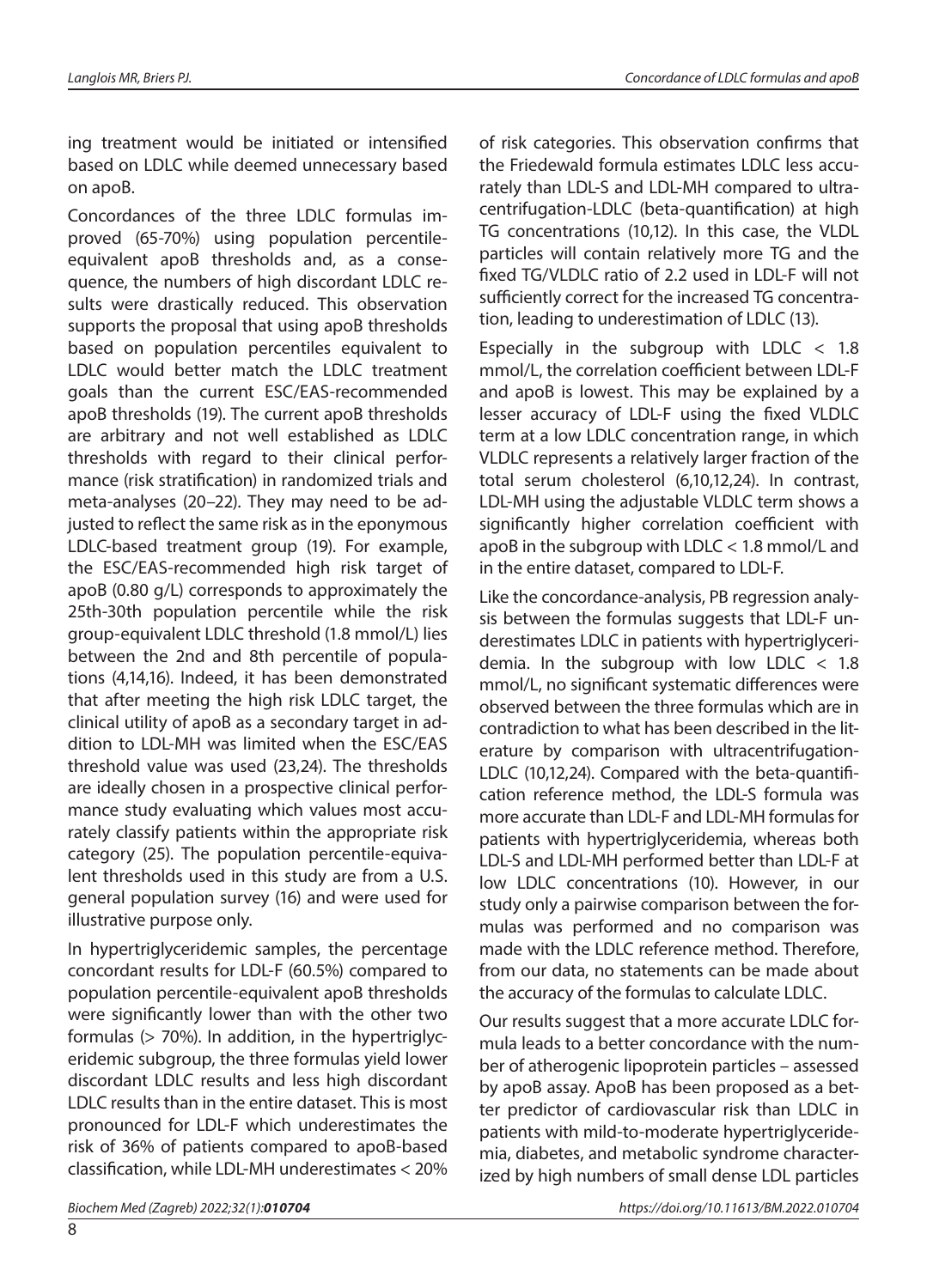(13). These small dense LDL particles are cholesterol-depleted and, therefore, the associated risk is better captured by apoB, which is a measure of LDL particle number, rather than LDLC, which is a measure of cholesterol concentration in the particles (26,27). Besides the fact that LDL-MH and LDL-S have been recommended as more accurate formulas than LDL-F (4,24), this is an additional reason to consider switching to a novel, improved formula as a predictor of the atherosclerotic cardiovascular risk attributable to LDL (11,24), when apoB is not available.

Because apoB and LDLC do not reflect the same measurand, discordance is inevitable regardless of the formula used to calculate LDLC, despite the higher correlation coefficient obtained between LDL-MH and apoB in this study. In addition to apoB from LDL particles, fasting apoB measurement also includes the apoB from VLDL particles and Lp(a) (13,14). As a result, apoB concentration will always be a slight overestimation of the number of LDL particles (14), although the number of VLDL particles in most patients with hypertriglyceridemia will not exceed 10% of the total number of LDL particles (13). Furthermore, patients with low LDLC are on lipid-lowering therapy which reduces the cholesterol concentration in LDL particles, but to a lesser extent decreases the number of LDL particles (28), and statins do not reduce Lp(a).

### **Limitations of the study**

The anonymized dataset used for this study does not include clinical information of the subjects such as medication, apart from gender and age. Information on lipid-lowering treatment would be useful because it affects the lipid profile of individuals. However, no statements can be made about such an effect which limits the generalizability of the study.

The study excluded TG values 4.5–9.0 mmol/L because in this concentration range the Friedewald and Martin-Hopkins formulas, unlike the Sampson formula, are unusable and it is recommended to use a direct enzymatic LDLC assay (5). It would be valuable to evaluate the relationship between apoB and LDL-S in this concentration range (10).

The formulas used data from TC, TG, and HDLC measurements with Roche reagents. It would have been interesting to use different analytical platforms because it has been demonstrated that the analytical platform and reagent used have an effect on the performance of the formulas, especially for LDL-S with Roche reagents (29,30).

## **Conclusion**

Novel LDL-MH and, to a lesser extent, LDL-S formula improve the concordance of calculated LDLC with LDL particle numbers estimated by apoB. This, in combination with literature evidence of lesser accuracy of LDL-F, is an additional argument to switch from classical Friedewald to a modified, improved formula as common laboratory practice for reporting LDLC. Switching to LDL-MH or LDL-S can be achieved without introducing an additional cost because the same variables from the standard lipid profile are used in the novel formulas as in the Friedewald formula.

#### **Potential conflict of interest**

None declared.

#### **References**

- *1. Mach F, Baigent C, Catapano AL, Koskinas KC, Casula M, Badimon L, et al. 2019 ESC/EAS guidelines for the management of dyslipidaemias: Lipid modification to reduce cardiovascular risk. The Task Force for the Management of Dyslipidaemias of the European Society of Cardiology (ESC) and European Atherosclerosis Society (EAS). Eur Heart J. 2020;41:111-88.*
- *2. Grundy SM, Stone NJ, Bailey AL, Beam C, Birtcher KK, Blumenthal RS, et al. 2018 AHA/ACC/AACVPR/AAPA/ABC/*

*ACPM/ADA/AGS/APhA/ASPC/NLA/PCNA Guideline on the Management of Blood Cholesterol: A Report of the American College of Cardiology/American Heart Association Task Force on Clinical Practice Guidelines. Circulation. 2019;139:e1082–143. [https://doi.org/10.1161/](https://doi.org/10.1161/CIR.0000000000000625) [CIR.0000000000000625](https://doi.org/10.1161/CIR.0000000000000625)*

*3. Ference BA, Ginsberg HN, Graham I, Ray KK, Packard CJ, Bruckert E, et al. Low-density lipoproteins cause atherosclerotic*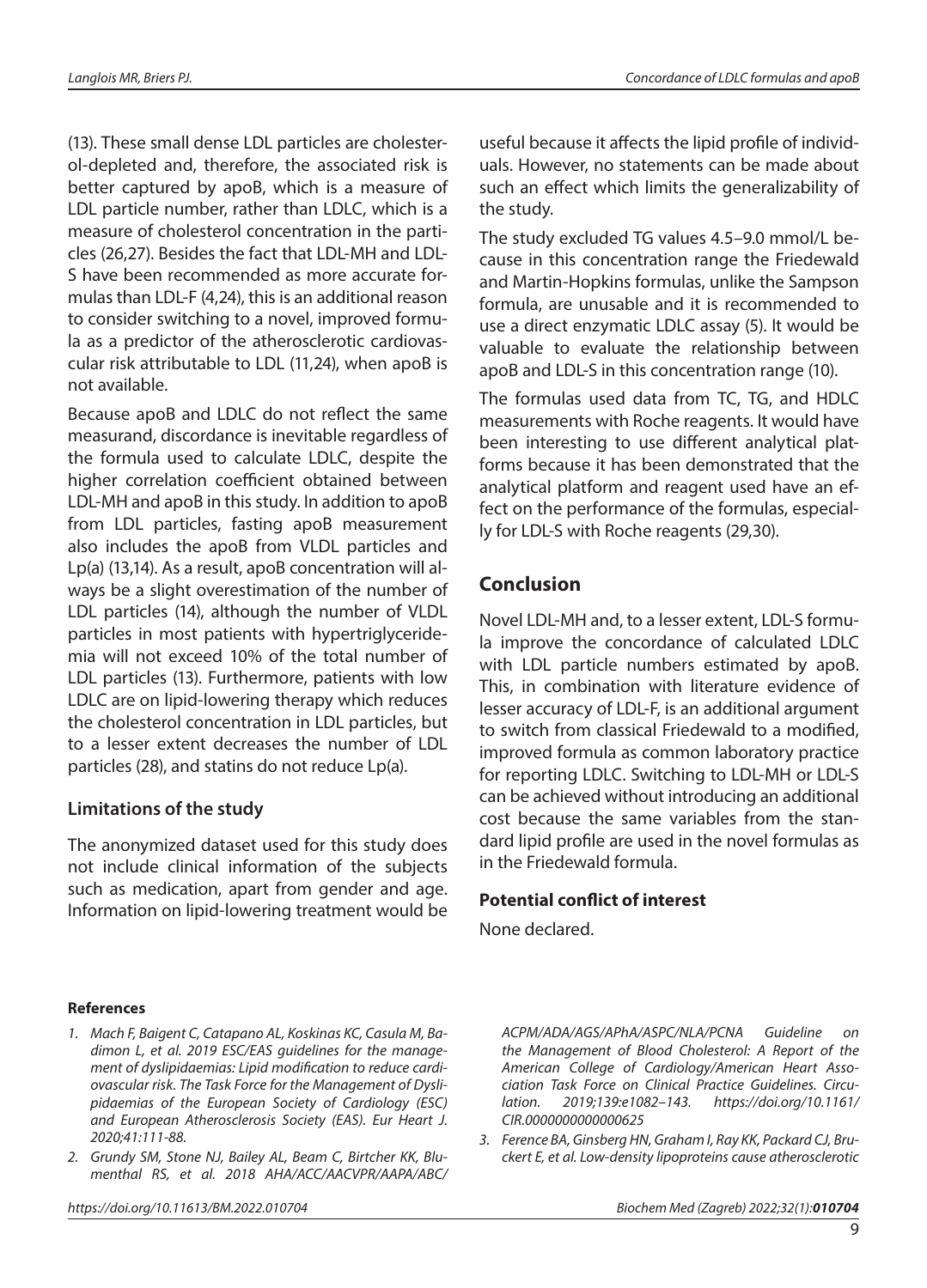*cardiovascular disease. 1. Evidence from genetic, epidemiologic, and clinical studies. A consensus statement from the European Atherosclerosis Society Consensus Panel. Eur Heart J. 2017;38:2459–72. [https://doi.org/10.1093/eurheartj/](https://doi.org/10.1093/eurheartj/ehx144) [ehx144](https://doi.org/10.1093/eurheartj/ehx144)* 

- *4. Langlois MR, Nordestgaard BG, Langsted A, Chapman MJ, Aakre KM, Baum H, et al. Quantifying atherogenic lipoproteins for lipid-lowering strategies: Consensus-based recommendations from EAS and EFLM. Clin Chem Lab Med. 2020;58:496–517.<https://doi.org/10.1515/cclm-2019-1253>*
- *5. Nauck M, Warnick GR, Rifai N. Methods for measurement of LDL-cholesterol: A critical assessment of direct measurement by homogeneous assays versus calculation. Clin Chem. 2002;48:236–54. [https://doi.org/10.1093/](https://doi.org/10.1093/clinchem/48.2.236) [clinchem/48.2.236](https://doi.org/10.1093/clinchem/48.2.236)*
- *6. Martin SS, Blaha MJ, Elshazly MB, Brinton EA, Toth PP, McEvoy JW, et al. Friedewald-estimated versus directly measured low-density lipoprotein cholesterol and treatment implications. J Am Coll Cardiol. 2013;62:732–9. [https://doi.](https://doi.org/10.1016/j.jacc.2013.01.079) [org/10.1016/j.jacc.2013.01.079](https://doi.org/10.1016/j.jacc.2013.01.079)*
- *7. de Cordova CMM, de Cordova MM. A new accurate, simple formula for LDL-cholesterol estimation based on directly measured blood lipids from a large cohort. Ann Clin Biochem. 2013;50:13–9. [https://doi.org/10.1258/](https://doi.org/10.1258/acb.2012.011259) [acb.2012.011259](https://doi.org/10.1258/acb.2012.011259)*
- *8. Anandaraja S, Narang R, Godeswar R, Laksmy R, Talwar KK. Low-density lipoprotein cholesterol estimation by a new formula in Indian population. Int J Cardiol. 2005;102:117– 20. <https://doi.org/10.1016/j.ijcard.2004.05.009>*
- *9. Hattori Y, Suzuki M, Tsushima M, Yoshida M, Tokunaga Y, Wang Y, et al. Development of approximate formula for LDL-chol, LDL-apo B and LDL- chol/LDL-apo B as indices of hyperapobetalipoproteinemia and small dense LDL. Atherosclerosis. 1998;138:289–99. [https://doi.org/](https://doi.org/10.1016/s0021-9150(98)00034-3)10.1016/ S0021-9150(98)00034-3*
- *10. Sampson M, Ling C, Sun Q, Harb R, Ashmaig M, Warnick R, et al. A New Equation for Calculation of Low-Density Lipoprotein Cholesterol in Patients with Normolipidemia and/ or Hypertriglyceridemia. JAMA Cardiology. 2020;5:540–8. <https://doi.org/10.1001/jamacardio.2020.0013>*
- *11. Martin SS, Blaha MJ, Elshazly MB, Toth PP, Kwiterovich PO, Blumenthal RS, et al. Comparison of a novel method vs the Friedewald equation for estimating low-density lipoprotein cholesterol levels from the standard lipid profile. JAMA. 2013;310:2061–8. [https://doi.org/10.1001/](https://doi.org/10.1001/jama.2013.280532) [jama.2013.280532](https://doi.org/10.1001/jama.2013.280532)*
- *12. Martin SS, Giugliano RP, Murphy SA, Wasserman SM, Stein EA, Češka R, et al. Comparison of low-density lipoprotein cholesterol assessment by Martin/Hopkins estimation, Friedewald estimation, and preparative ultracentrifugation insights from the FOURIER trial. JAMA Cardiology. 2018;3:749– 53. <https://doi.org/10.1001/jamacardio.2018.1533>*
- *13. Langlois MR, Chapman MJ, Cobbaert C, Mora S, Remaley AT, Ros E, et al. European Atherosclerosis Society (EAS) and the European Federation of Clinical Chemistry and Laboratory Medicine (EFLM) Joint Consensus Initiative. Quantifying Atherogenic Lipoproteins: Current and Future Challenges in the Era of Personalized Medicine and Very Low*

*Concentrations of LDL Cholesterol. A Consensus Statement from EAS and EFLM. Clin Chem. 2018;64:1006-33. [https://](https://doi.org/10.1373/clinchem.2018.287037) [doi.org/10.1373/clinchem.2018.287037](https://doi.org/10.1373/clinchem.2018.287037)* 

- *14. Contois JH, McConnell JP, Sethi AA, Csako G, Devaraj S, Hoefner DM, et al. Apolipoprotein B and cardiovascular disease risk: Position statement from the AACC lipoproteins and vascular diseases division working group on best practices. Clin Chem. 2009;55:407–19. [https://doi.org/10.1373/](https://doi.org/10.1373/clinchem.2008.118356) [clinchem.2008.118356](https://doi.org/10.1373/clinchem.2008.118356)*
- *15. Contois JH, McNamara JR, Lammi-Keefe CJ, Wilson PW, Massov T, Sceferl EJ. Reference intervals for plasma apolipoprotein B determined with a standardized commercial immunoturbidimetric assay: results from the Framingham Offspring Study. Clin Chem. 1996;42:515-23. [https://doi.](https://doi.org/10.1093/clinchem/42.4.515) [org/10.1093/clinchem/42.4.515](https://doi.org/10.1093/clinchem/42.4.515)*
- *16. de Graaf J, Couture P, Sniderman A, eds. ApoB in Clinical Care. 1st ed. Houten: Bohn Stafleu van Loghum – Springer Media BV; 2015. [https://doi.org/10.1007/978-90-368-0980-](https://doi.org/10.1007/978-90-368-0980-1) [1](https://doi.org/10.1007/978-90-368-0980-1)*
- *17. Sathiyakumar V, Park J, Quispe R, Elshazly MB, Michos ED, Banach M, et al. Impact of novel low-density lipoprotein-cholesterol assessment on the utility of secondary nonhigh-density lipoprotein-C and apolipoprotein B targets in selected worldwide dyslipidemia guidelines. Circulation. 2018;138:244–54. [https://doi.org/](https://doi.org/10.1161/circulationaha.117.032463)10.1161/CIRCULATIONA-HA.117.032463*
- *18. Hegele RA, Ginsberg HN, Chapman MJ, Nordestgaard BG, Kuivenhoven JA, Averna M, et al. European Atherosclerosis Society Consensus Panel. The polygenic nature of hypertriglyceridaemia: implications for definition, diagnosis, and management. Lancet Diabetes Endocrinol. 2014;2:655-66. [https://doi.org/](https://doi.org/10.1016/s2213-8587(13)70191-8)10.1016/S2213-8587(13)70191-8*
- *19. Langlois MR, Sniderman AD. Non-HDL Cholesterol or apoB: Which to Prefer as a Target for the Prevention of Atherosclerotic Cardiovascular Disease? Curr Cardiol Rep. 2020;22:67. <https://doi.org/10.1007/s11886-020-01323-z>*
- *20. Navarese EP, Robinson JG, Kowalewski M, Kołodziejczak M, Andreotti F, Bliden K, et al. Association between baseline LDL-C level and total and cardiovascular mortality after LDL-C lowering - A systematic review and metaanalysis. JAMA. 2018;319:1566–79. [https://doi.org/10.1001/](https://doi.org/10.1001/jama.2018.2525) [jama.2018.2525](https://doi.org/10.1001/jama.2018.2525)*
- *21. Fulcher J, O'Connell R, Voysey M, Emberson J, Blackwell L, Mihaylova B, et al. Efficacy and safety of LDL-lowering therapy among men and women: meta-analysis of individual data from 174 000 participants in 27 randomised trials. The Lancet. 2015;385:1397–405. [https://doi.org/](https://doi.org/10.1016/s0140-6736(14)61368-4)10.1016/S0140- 6736(14)61368-4*
- *22. Silverman MG, Ference BA, Im K, Wiviott SD, Giugliano RP, Grundy SM, et al. Association between lowering LDL-C and cardiovascular risk reduction among different therapeutic interventions: A systematic review and metaanalysis. JAMA. 2016;316:1289–97. [https://doi.org/10.1001/](https://doi.org/10.1001/jama.2016.13985) [jama.2016.13985](https://doi.org/10.1001/jama.2016.13985)*
- *23. Quispe R, Brownstein AJ, Sathiyakumar V, Park J, Chang B, Sajja A, et al. Utility of non-HDL-C and apoB targets in the context of new more aggressive lipid guidelines. Am J Prev Cardiol. 2021;7:100203. [https://doi.org/10.1016/j.](https://doi.org/10.1016/j.ajpc.2021.100203) [ajpc.2021.100203](https://doi.org/10.1016/j.ajpc.2021.100203)*